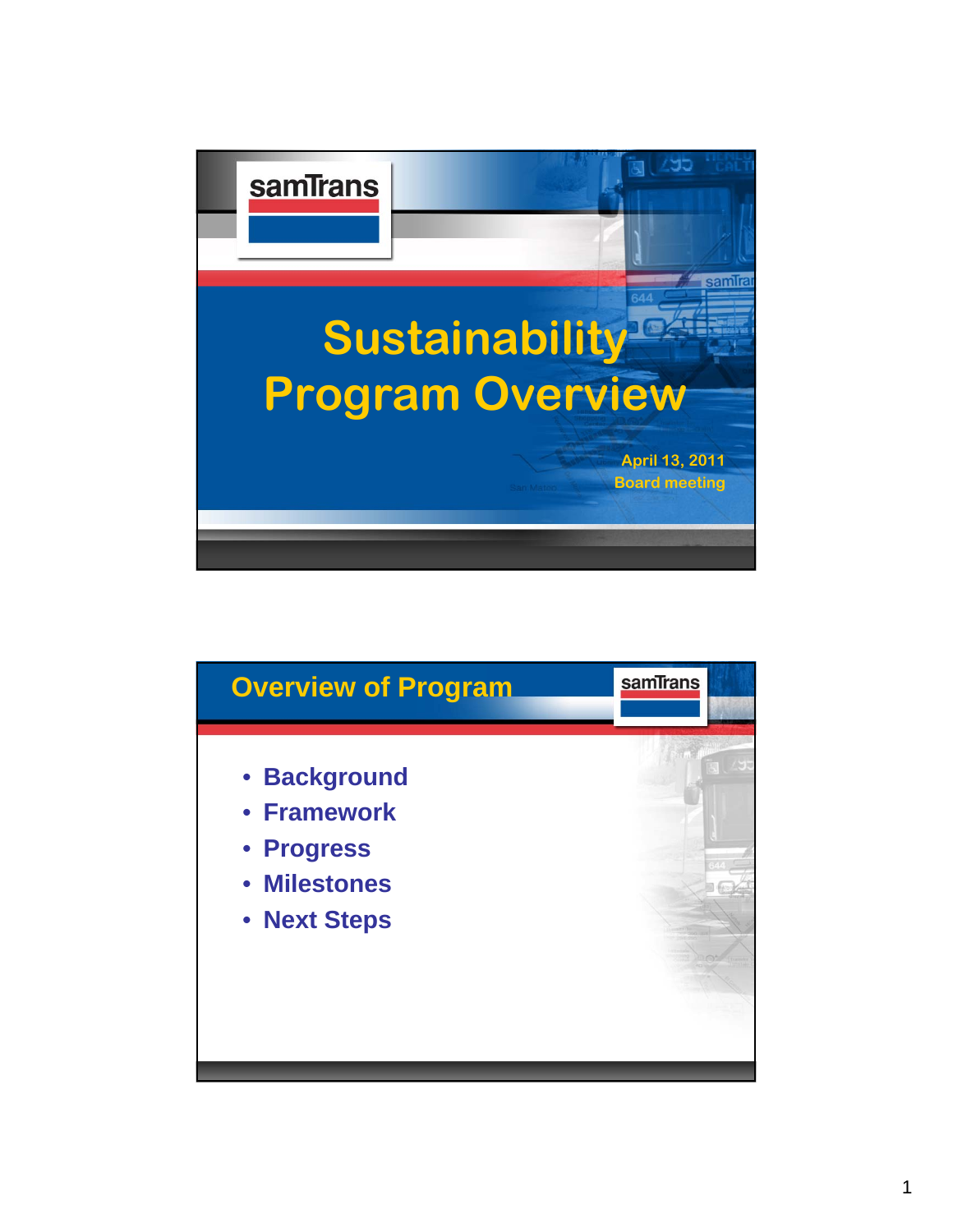## **Background: Definition**

samTrans

Sustainability is generally understood to mean **balancing financial, environmental and social needs** in a way that ensures the resources we use today are still available in the future.

## **Background: Purpose** samTrans **The Sustainability Program exists to help conserve resources and potentially save the District money. It can also…**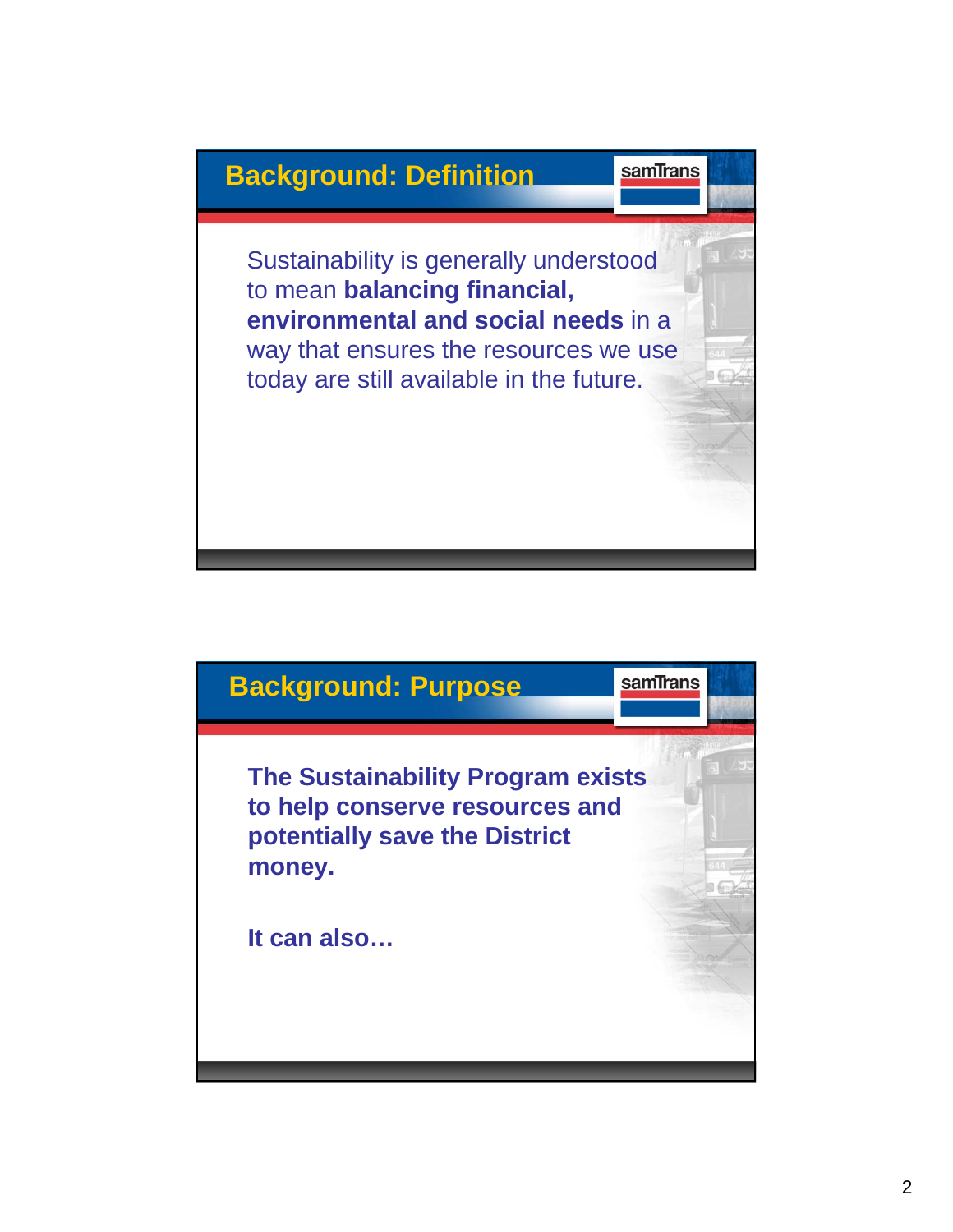

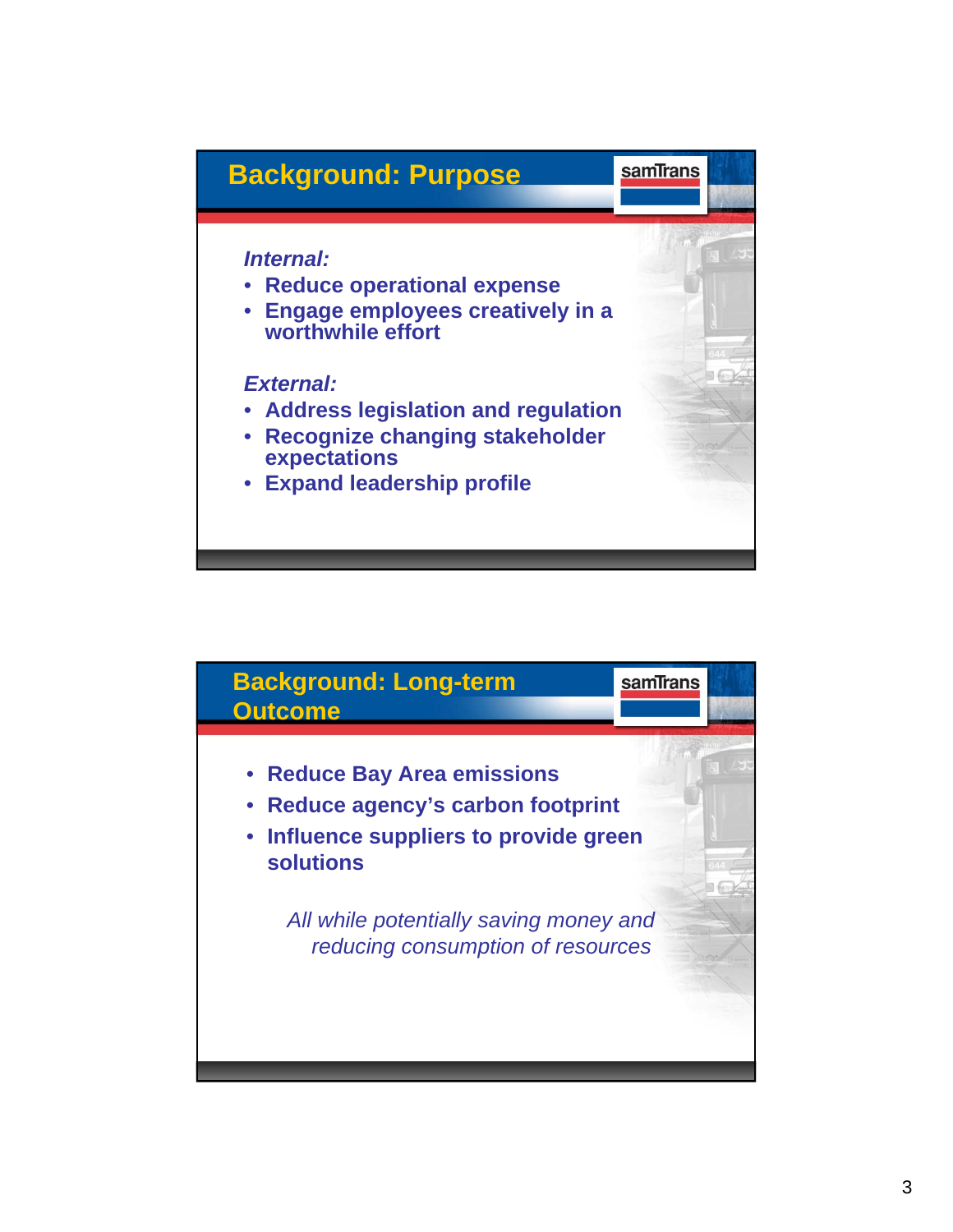

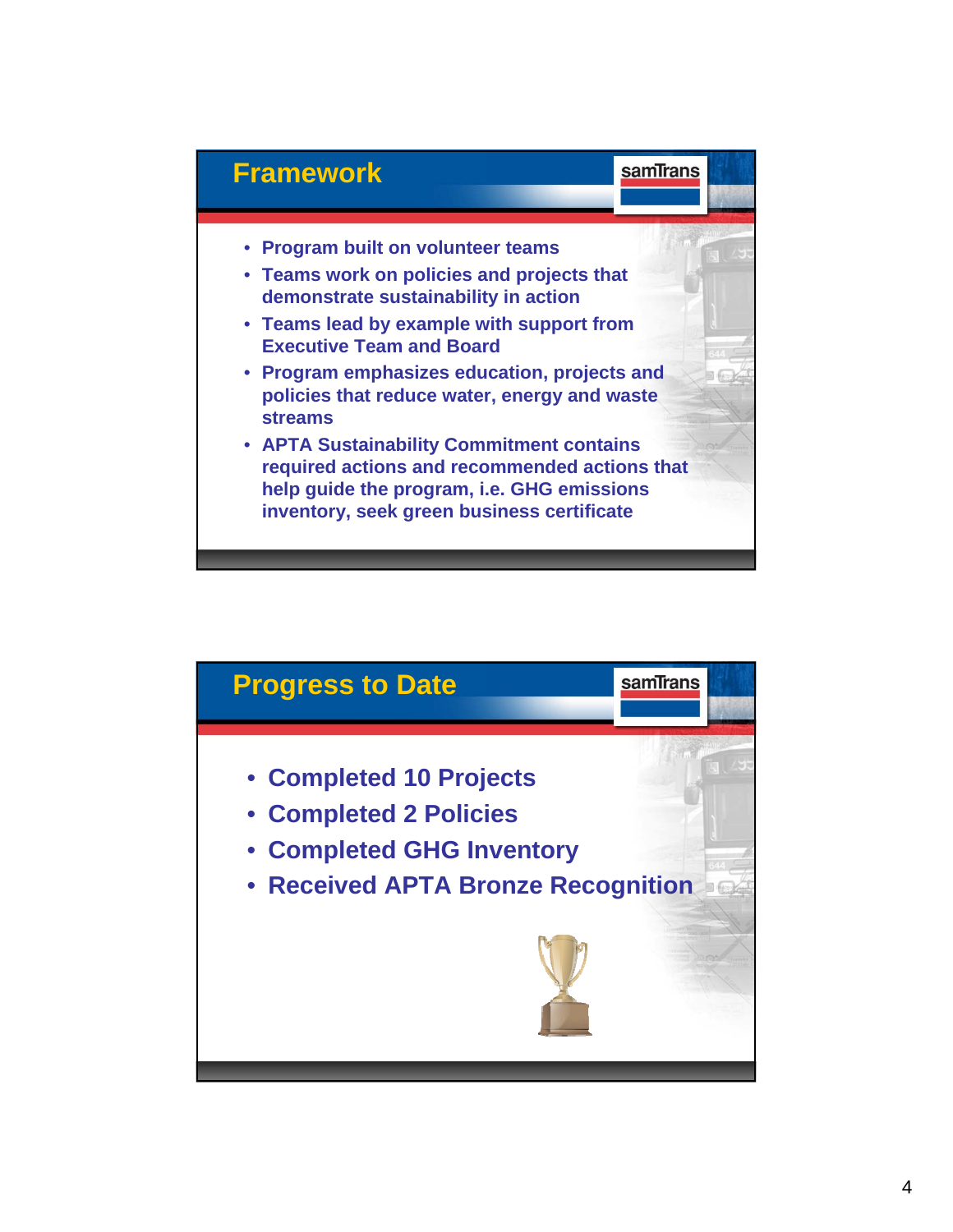

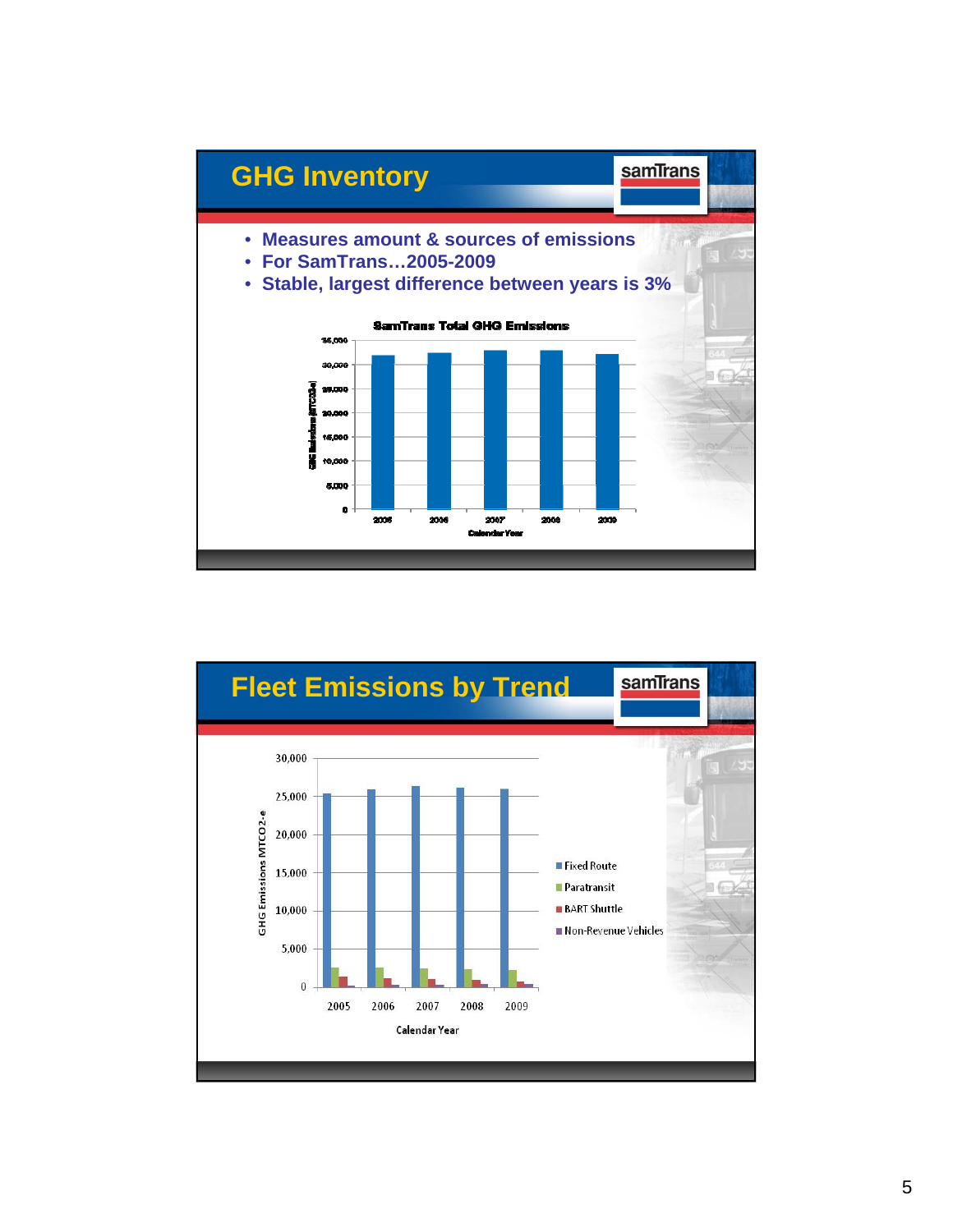

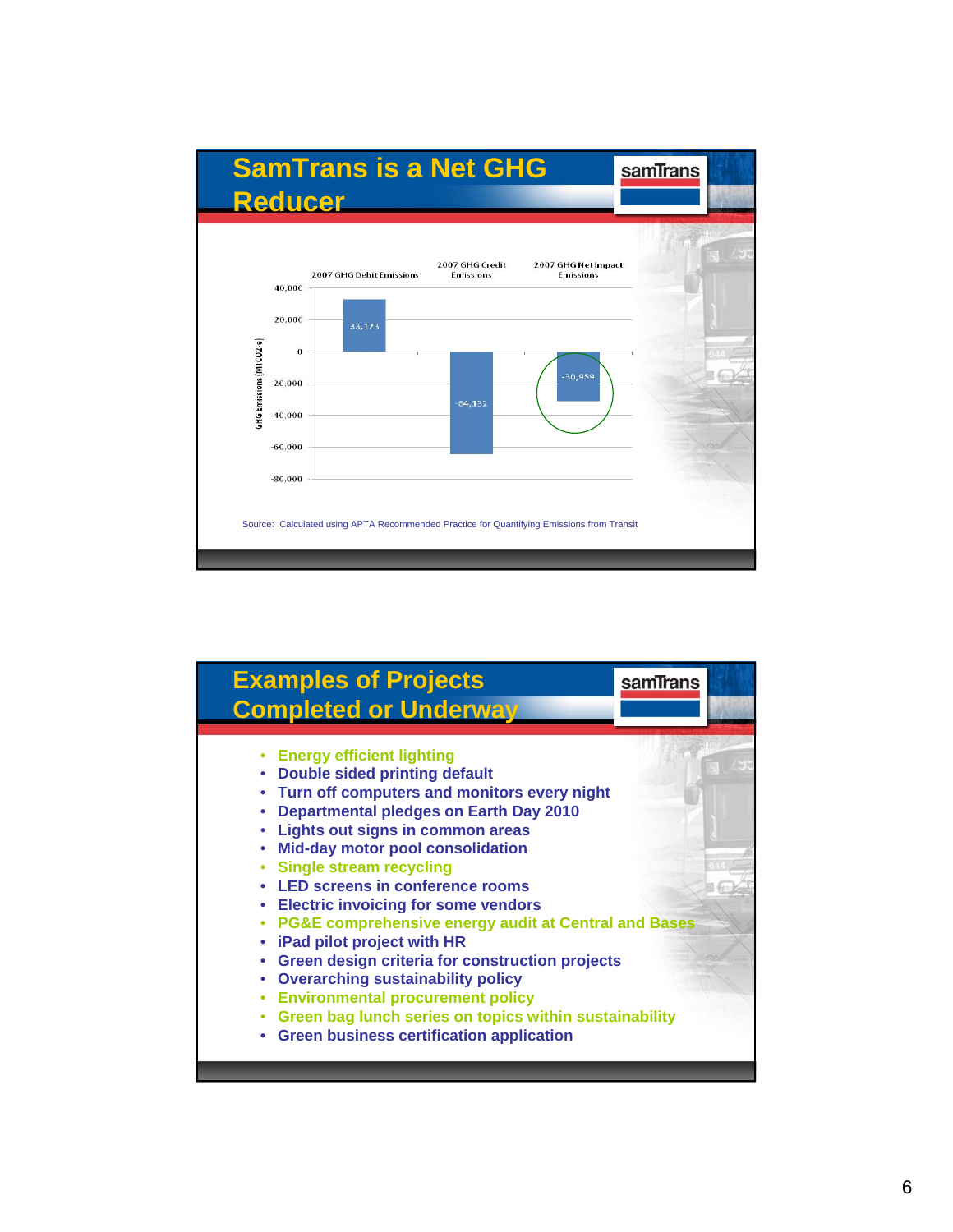| Doing*<br>T, H, F | <b>Doing</b><br>X |
|-------------------|-------------------|
|                   |                   |
|                   |                   |
| T.F               |                   |
| T, H              |                   |
| T.F               | X                 |
| T.F               |                   |
|                   |                   |
| T. H. F.          | X                 |
| T.H.F             | X                 |
| F                 |                   |
|                   |                   |

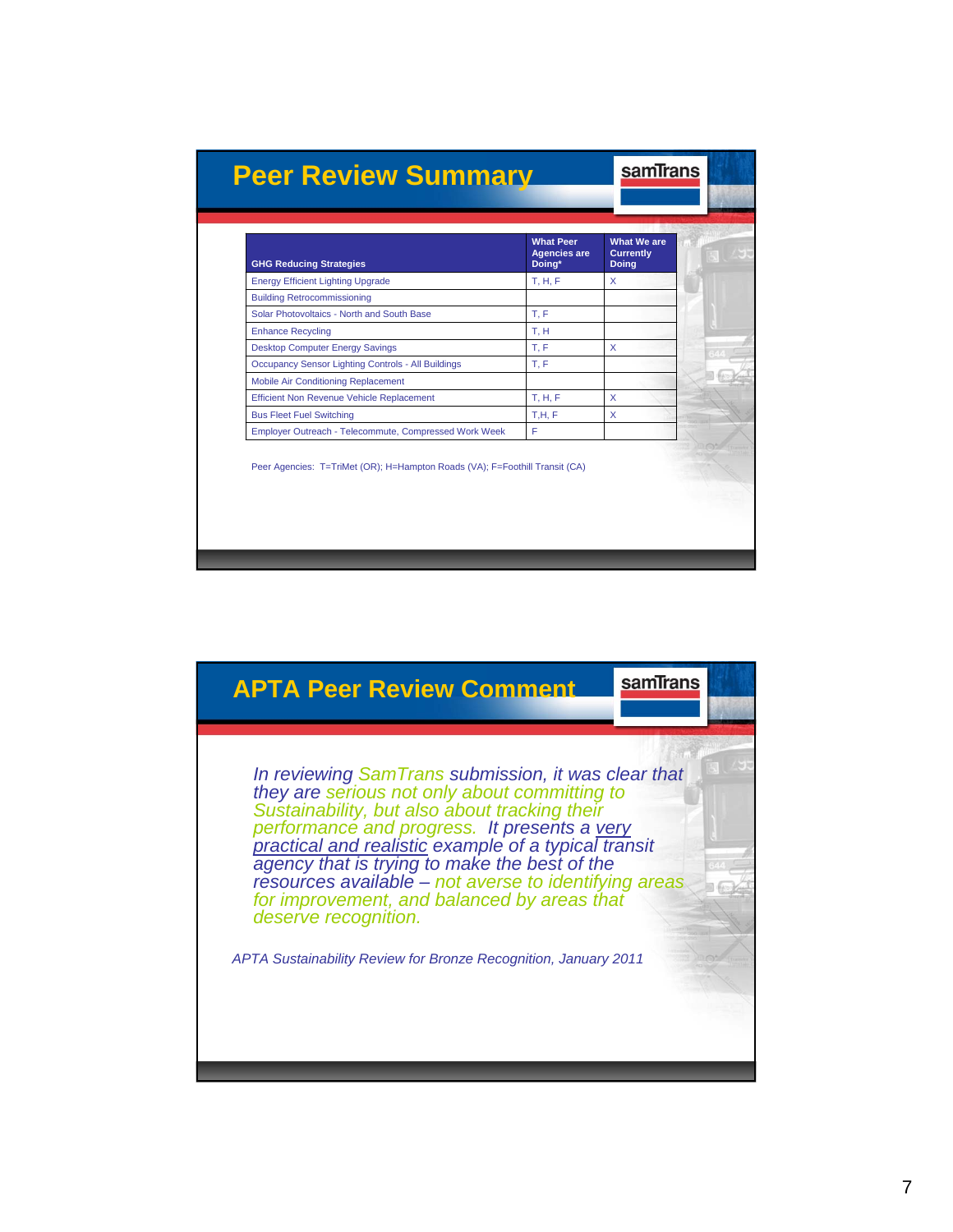

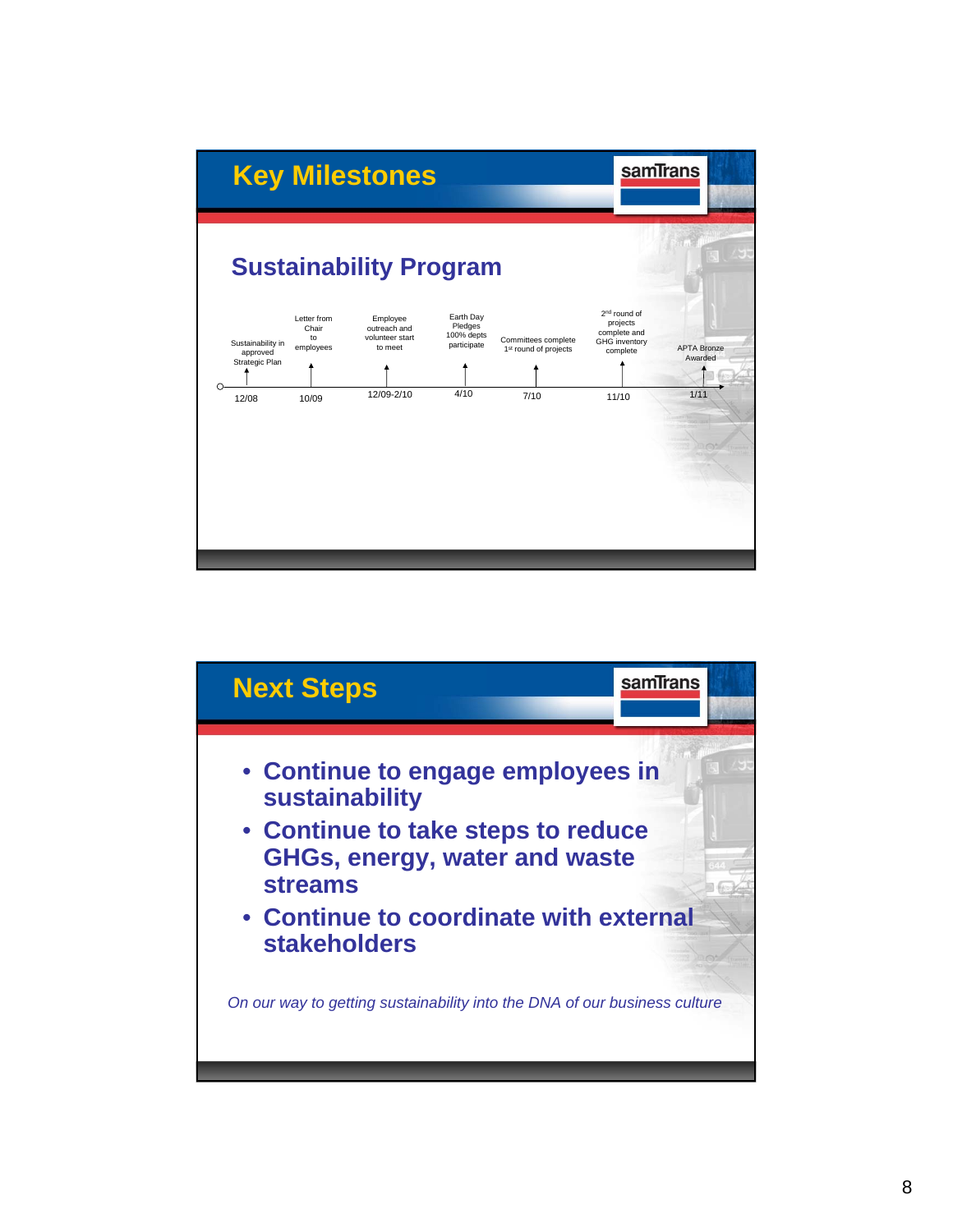